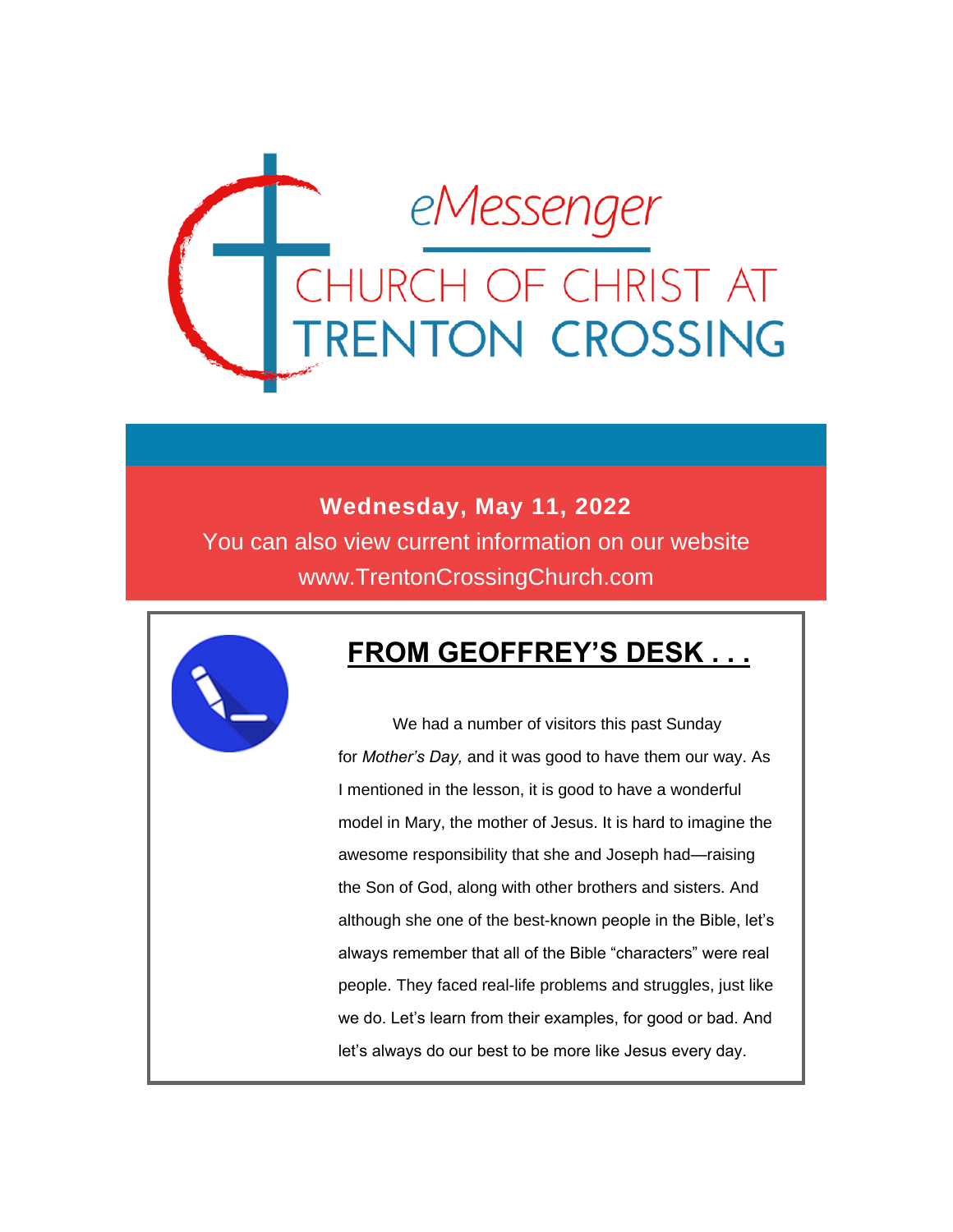It is a busy time of year, but as always, I encourage you to scroll down and look at the various activities that are being planned in the next few days. There are opportunities for involvement, and I encourage you to take advantage of them. Lord willing, I will see you Sunday (and perhaps even tonight for our midweek gathering).

*-gs-*



#### **Upcoming Events**

- **Tomorrow, Thursday, May 12 -** Parkinson's Awareness, 3pm
- **Tomorrow, Thursday, May 12 -** Dorcas Ministry, 6pm
- **Sunday, May 15 -** VBS Teachers Meeting
- **Sunday, May 15 -** Baby Shower for Emmanuel and Naomi Pinewood, 1-2pm
- **Sunday, May 15 -** Cookout for Senior Ministry, 4pm
- **Wednesday, May 18 -** Final Wednesday Morning Ladies Bible Class until September
- **Saturday, May 21 -** TC Summer Kickoff Bash for the Elementary and Preschool Kids, 10am-1pm
- **Sunday, May 22 -** TC Senior Sunday
- **Sunday, May 22 -** Special Collection for TC Scholarship Fund
- **Sunday, May 22 -** Housewarming Shower for Carol Shelton, 1-2pm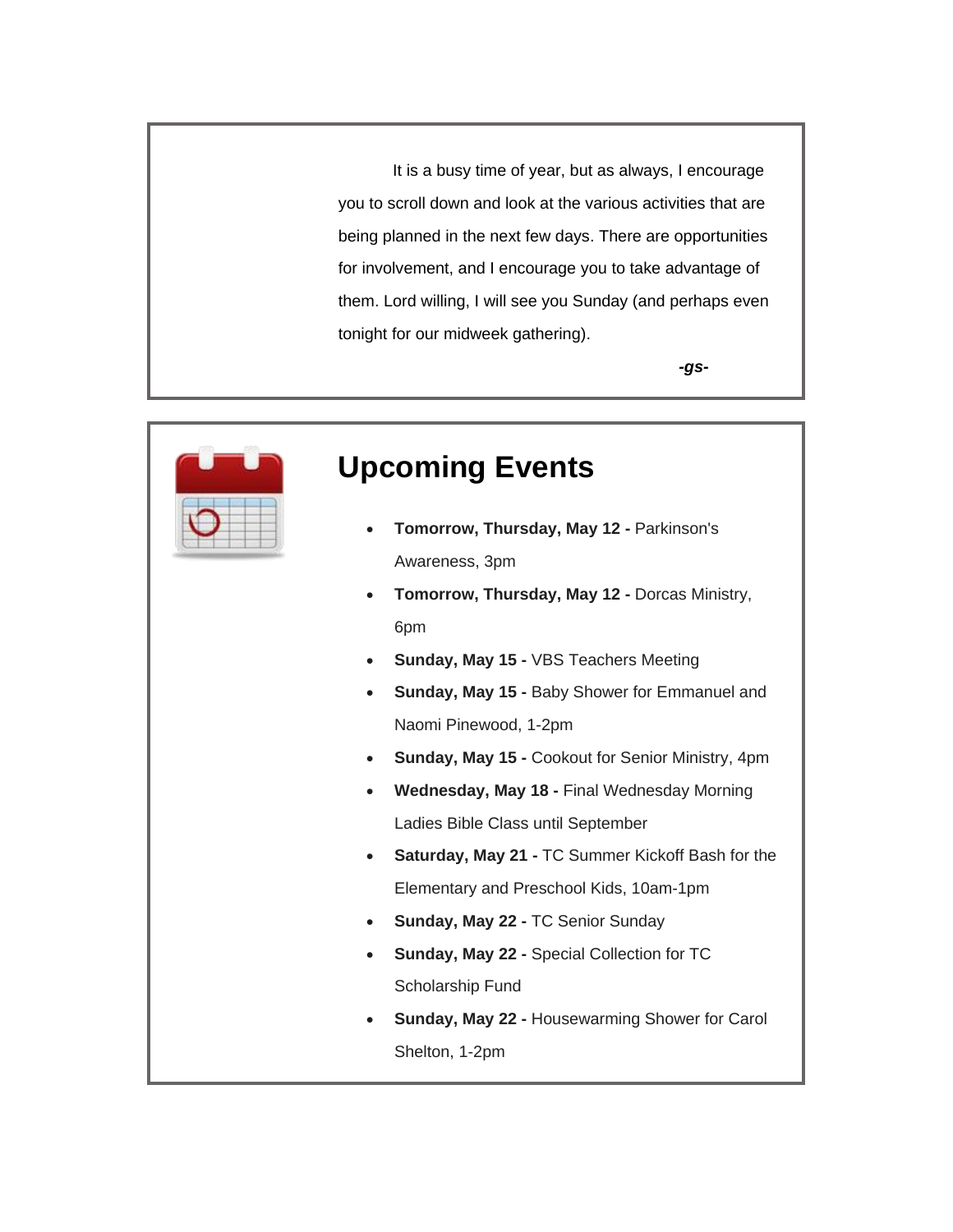- **Saturday, June 4 -** Men's Breakfast, 9am
- **Tuesday, July 5- Thursday, July 7 -** TC VBS

**More information about Upcoming Events can be found in the box below.**



#### **Church News**

- **Parkinson's Awareness -** The Parkinson's Awareness Group meets on the 2nd Thursday of each month at 3pm in our Fellowship Hall. **Their next meeting will be tomorrow, Thursday, May 12.**
- **Dorcas Ministry -** The Dorcas Ministry meets every 2nd Thursday from 6-8pm in the Fellowship Hall. **Their next meeting will be Tomorrow, Thursday, May 12.** This ministry is for anyone of any age or talent level interested in crafting for God's glory.
- **Moving Help - DATE CHANGE -** Harold and Diane Butler are moving on next Saturday, May 21 (not this Saturday, May 14, as originally announced), and need help. They have a truck and a dolly; they just need physical help. If you can help, meet at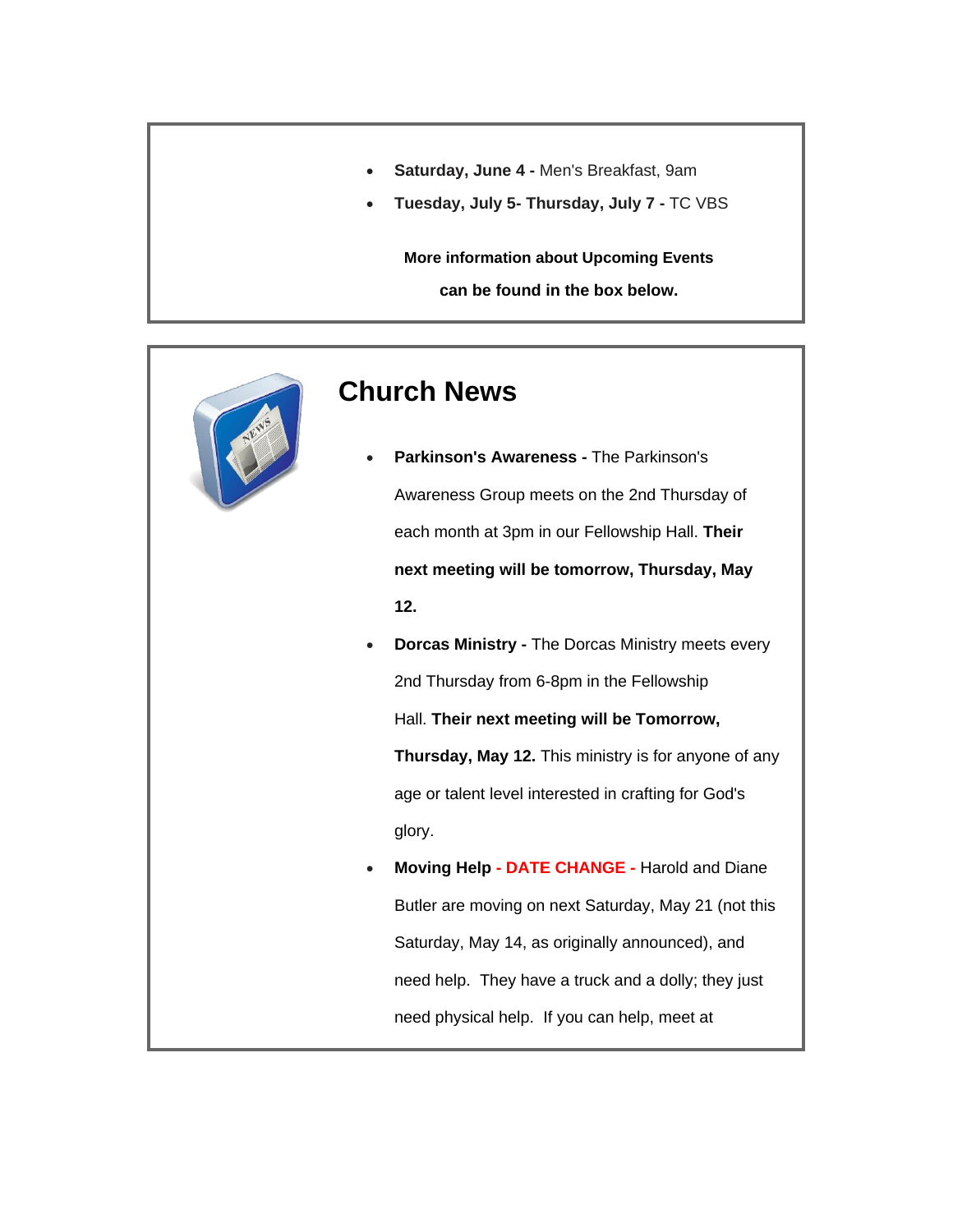their current home (220 Liam Court) at 8:30am. If

you need more info, call Harold at (404) 386-3483.



#### **Baby Shower Emmanuel and Naomi Pinewood**

We are hosting a Baby Shower for Emmanuel and Naomi Pinewood THIS Sunday, May 15, 1-2pm. They are having a girl, and they are registered at Target and on Amazon.



#### **Senior Ministry Cookout and Planning Session**

All Seniors are invited to a cookout at the building at 4:30 THIS Sunday, May 15. In addition to food and fellowship, there will be a discussion about organizing a Seniors Ministry. Mike Hartsell and Blakey Bradley will be serving as the leaders of this ministry.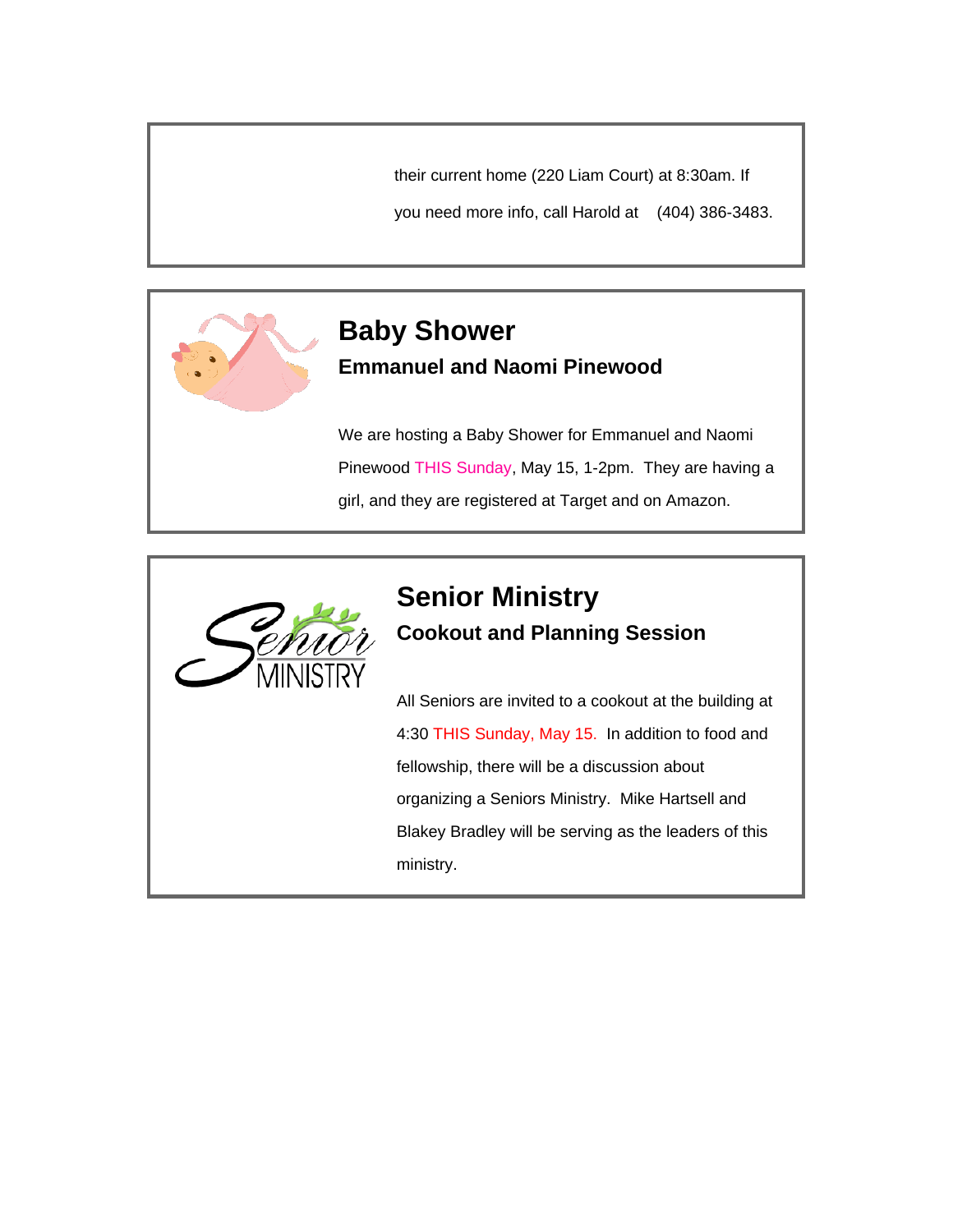

#### **Summer Kick-Off Bash Elementary and Preschool Families**

Our TC Kids are hosting a Summer Kick-Off Bash for the Elementary and Preschool families on Saturday, May 21. We will have sprinklers, water tables, bubbles, sidewalk chalk, and a picnic to welcome summer break. Join us from 10am-1pm as we Kick-Off Summer!!

#### **Senior Sunday**

Sunday, May 22, will be our Senior Sunday. If you have a child graduating high school or college, please contact the office.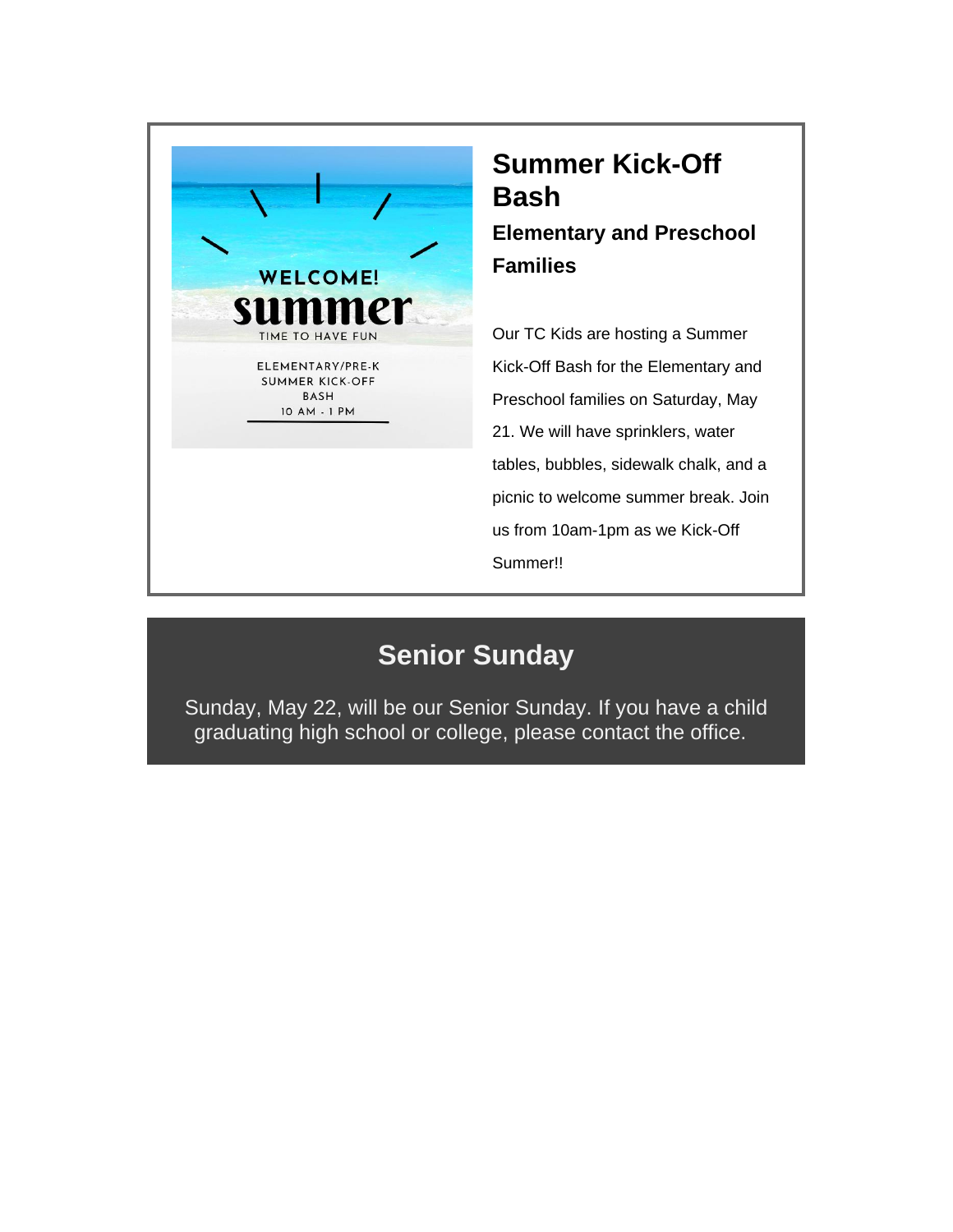

#### **Ali Downs**

Ali Downs, daughter of Kelly and Jennifer Downs, is graduating from Rossview High School. She plans to attend Belmont University and major in Studio Art. Ali is also the granddaughter of Colleen Combs.



## **Robert Kent**

Robert Kent graduated from APSU with a Bachelor of Science Degree.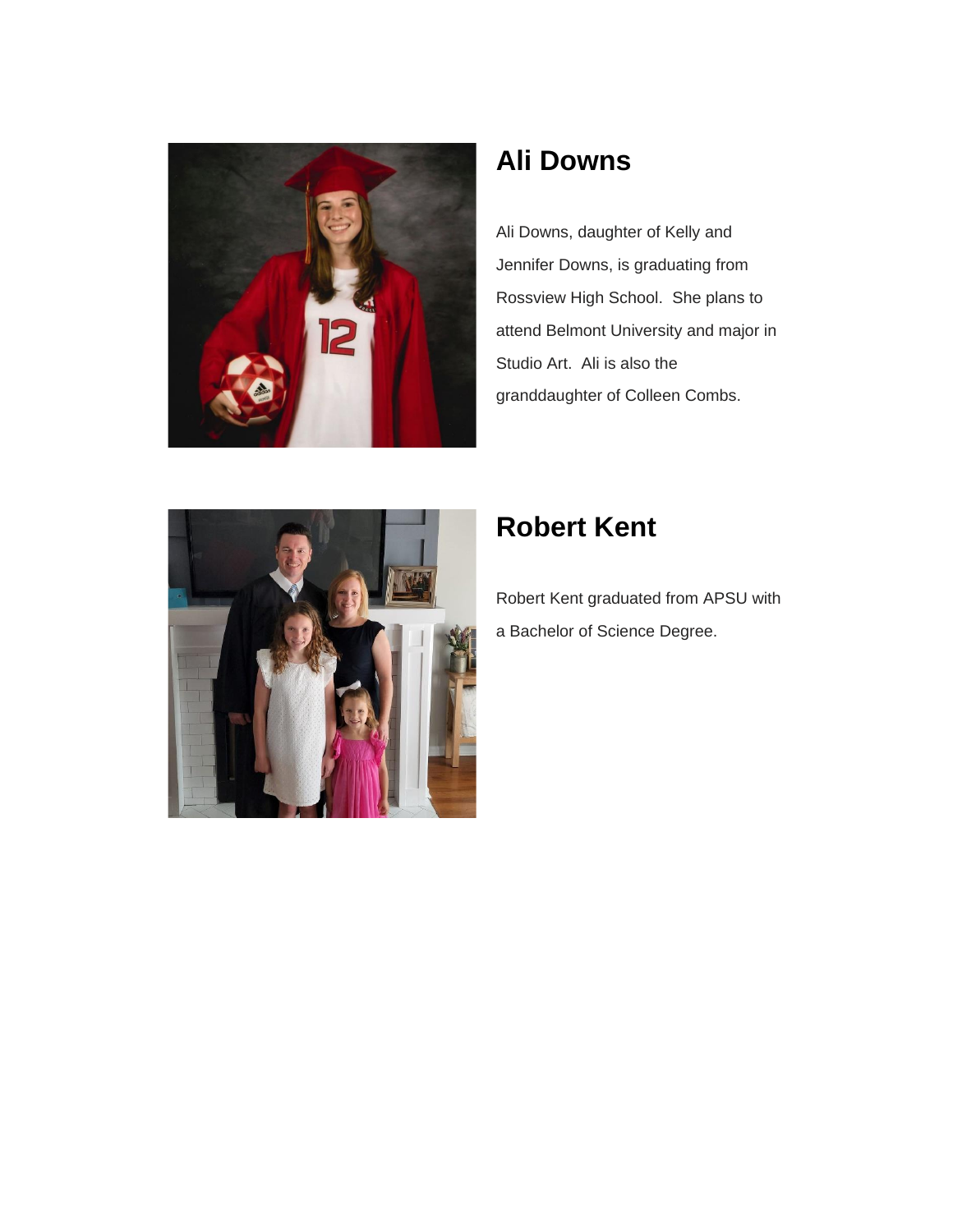

## **Chris Mains**

Chris Mains graduated from APSU with a degree in Health and Human Performance with Applied Exercise Science.



#### **Jesse Russell**

Jesse Russell, son of Mike Russell and Gail Porter, is graduating from Lipscomb University with a degree in Youth Ministry.



#### **Special Contribution TC Scholarship Fund May 22**

We will have a Special Contribution for our TC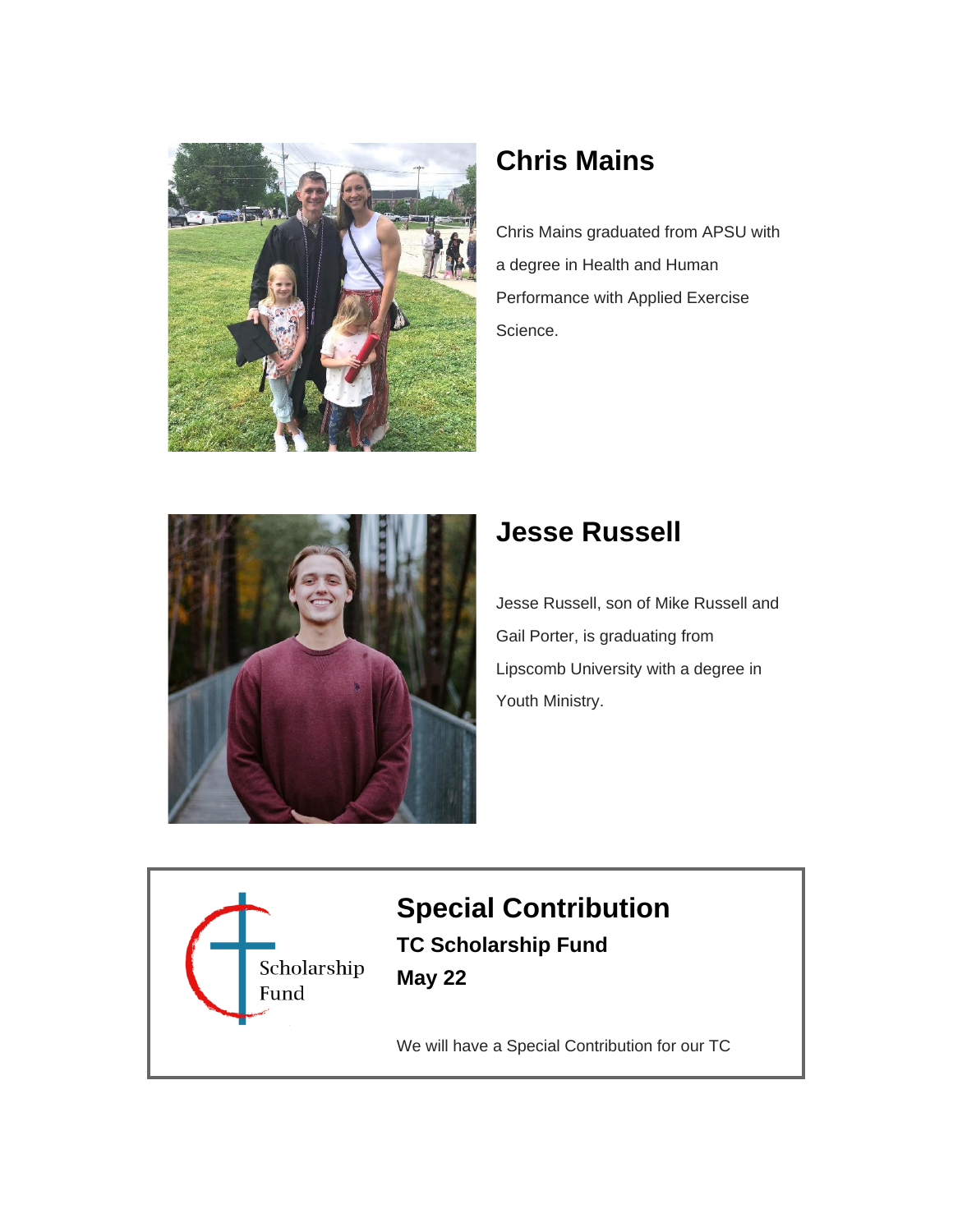Scholarship Fund on Sunday, May 22. This fund is available to Trenton Crossing families with children seeking to attend a school or university affiliated with Churches of Christ. The Scholarship is funded entirely by donations.

Applications to apply for the TC Scholarship Fund are available on the table outside the church office. This fund is available to TC families with children seeking to attend a school or university affiliated with Churches of Christ. The deadline to apply is Sunday, June 5.



#### **Housewarming Shower Carol Shelton**

There will be a Housewarming Shower for Carol Shelton on Sunday, May 22, in the Fellowship Hall from 1-2pm. Carol will be moving to a new home within the next several weeks. Gift cards to Walmart or Target would be especially helpful. Other gift ideas: "pounding" gifts such as paper towels, toilet tissue, Kleenex, cleaning supplies, detergent, etc. Please see Joanna Sikes if you would like to see a list of specific household items that Carol needs.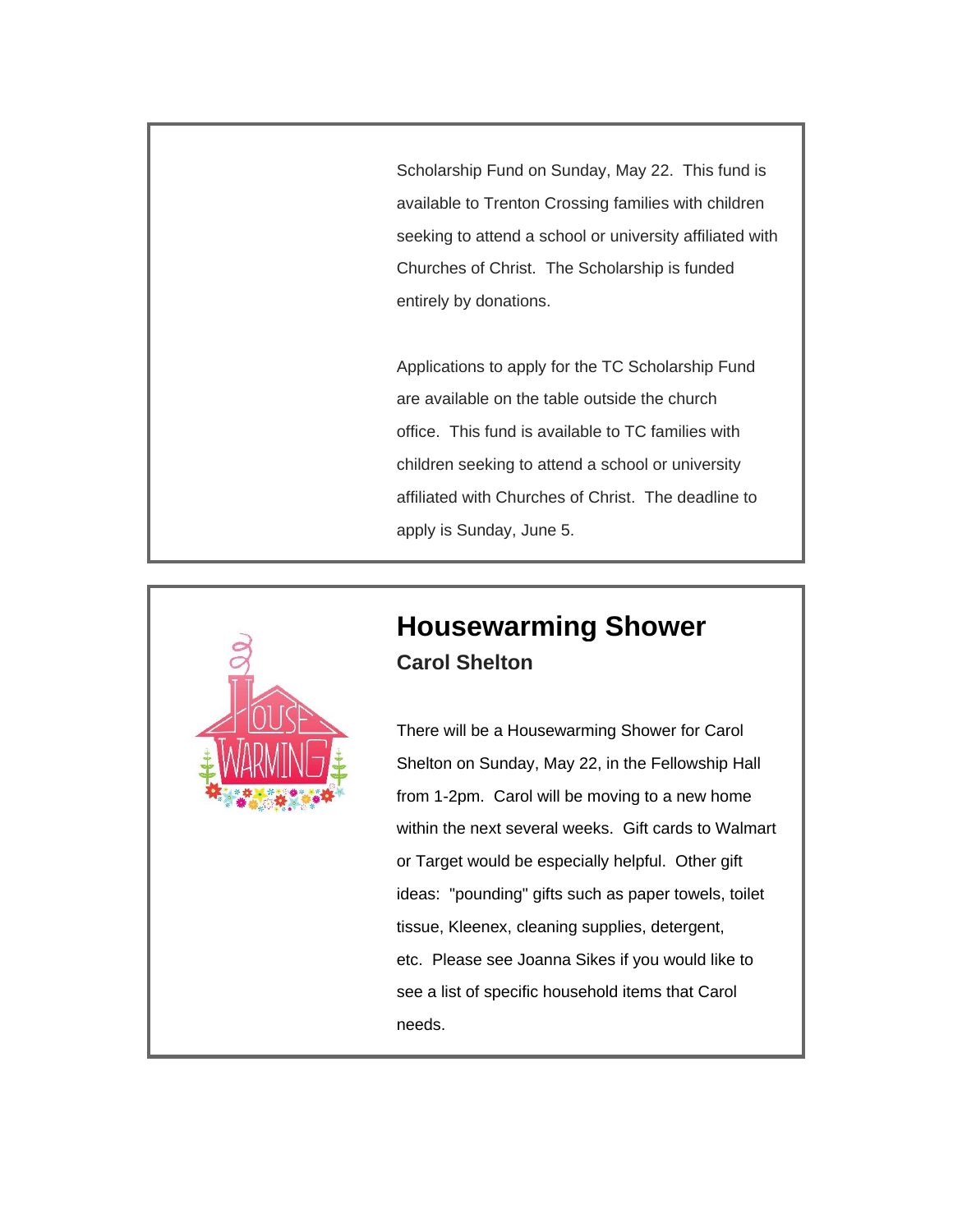

#### **VBS Collections**

The theme for this year's VBS is "A Prayer Safari." During the week, we will be praying for selected groups of people of designated days. One of those groups will be those in need, specifically targeting those served by our Well Ministry. Now through VBS week, we will be collecting needed items in the Fellowship Hall. Please make sure all items are new and in the original packaging.

We are collecting:

- Socks all sizes, ages, and genders
- Underwear all sizes, ages, and genders (only boxer briefs for men)
- Deodorant
- Toothpaste and toothbrushes
- Shampoo travel size, not hotel size
- School Supplies

As you donate items in the boxes, we ask that you sign your family's name on the sheet beside the box. Your family's name will then be placed on a box and the collection of boxes will become a wall of answered prayers for those in need during VBS week.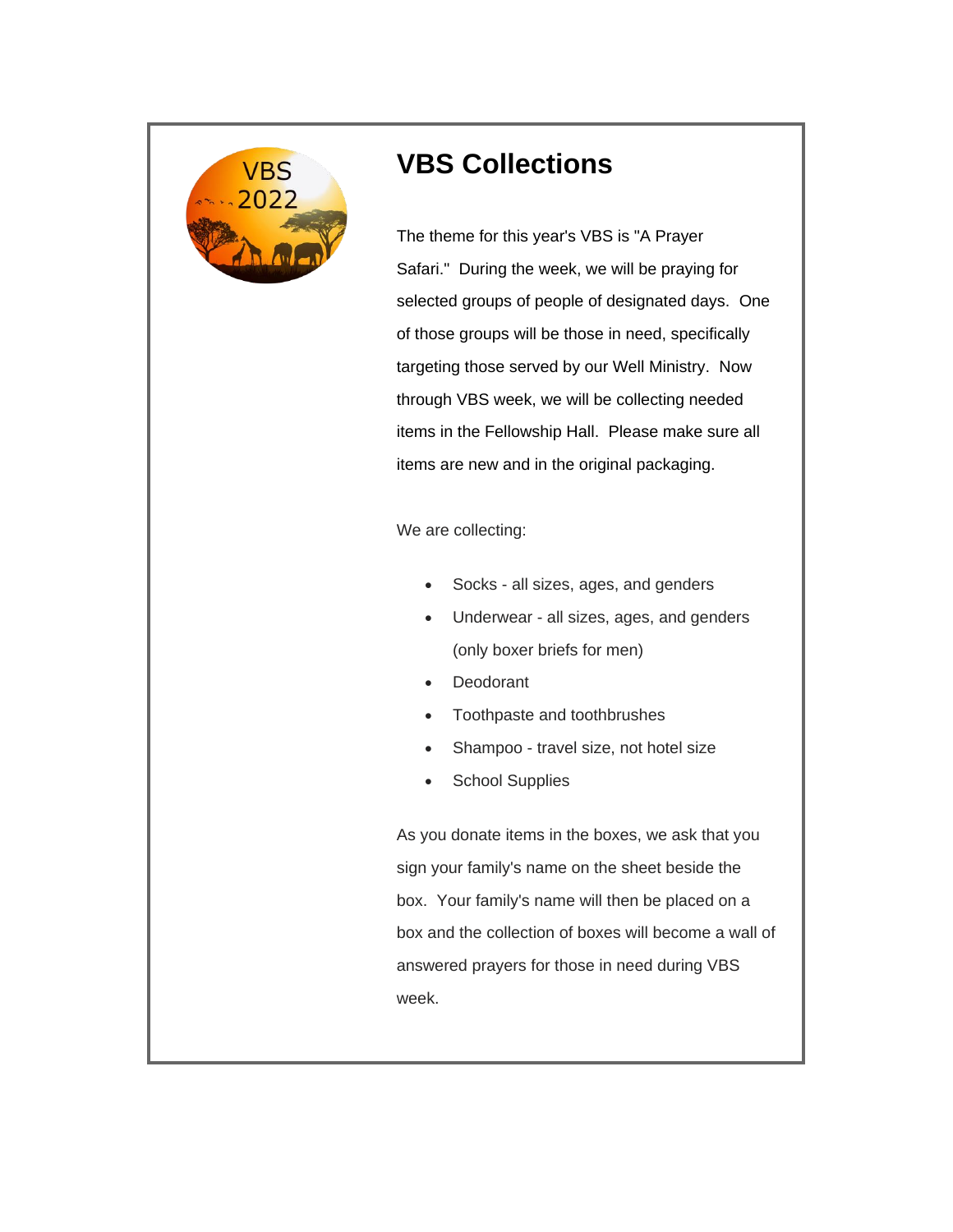Thank you in advance for your participation and support for those in need in our community.



#### **VBS T-Shirts It's Time to Order!!**

Want a "Prayer Safari" VBS t-shirt? Order forms are on the tables in the Worship Center. The cost is \$10. Forms need to be turned in to the office, along with your payment, by Sunday, May 29.



# **Men's Breakfast**

**Saturday, June 4**

Men, mark your calendars!! We are having a Men's Ministry Breakfast on Saturday, June 4, in the Fellowship Hall. This is for all ages. Come and enjoy food, fun, and fellowship together. The event will begin at 9am. There is a Sign-Up Sheet on the Sign-Up Board in the Fellowship Hall.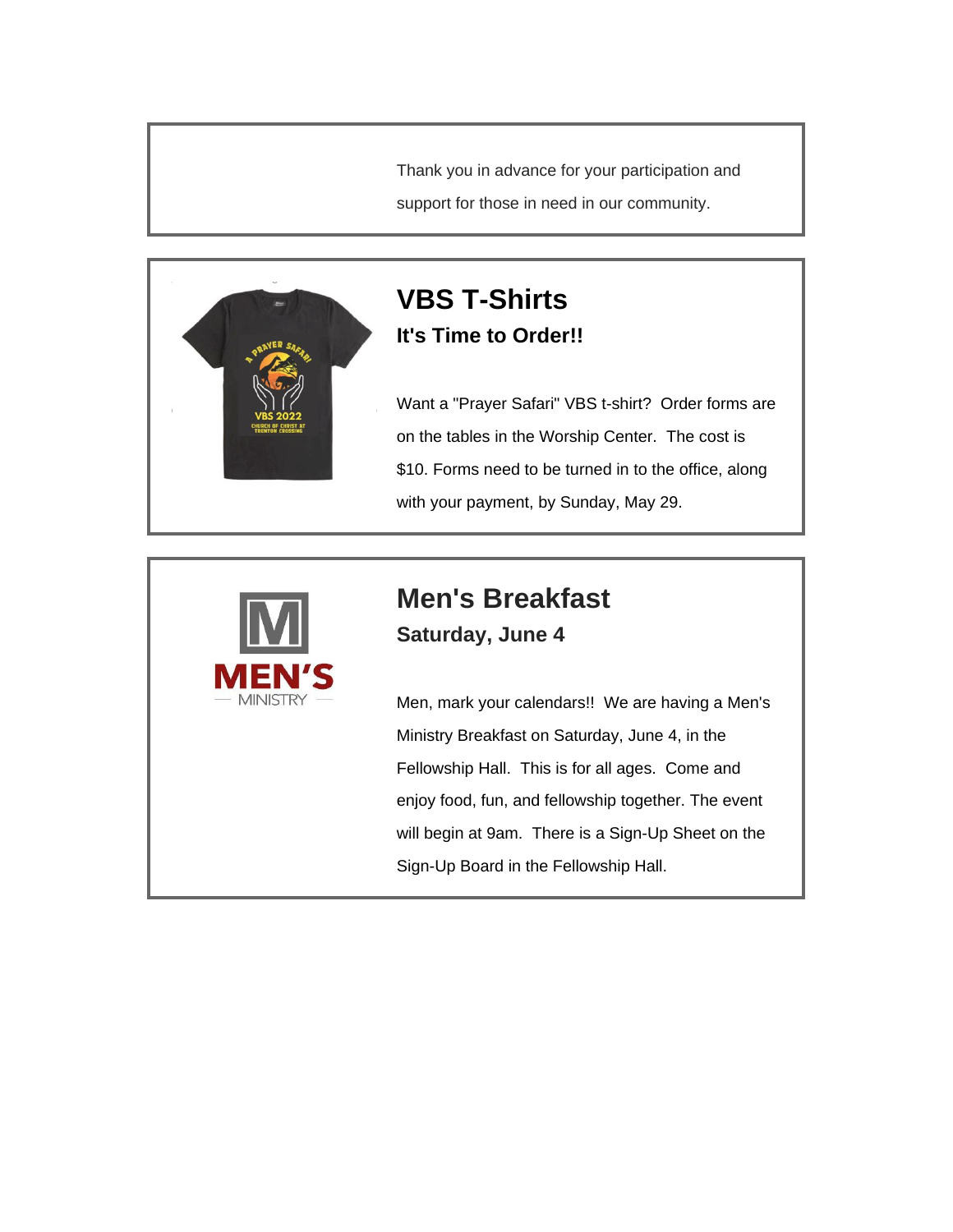

# **VBS 2022**

July 5 - 7

Mark your calendars! We are going on a Prayer Safari, July 5-7. This is for children ages 3 through 5th grade.

**There will be two VBS Teachers Meetings THIS Sunday, May 15**, in the Fellowship Hall. One will begin at 8:15, or you can attend a meeting immediately following our morning Worship Service. You may attend whichever meeting is best for you and your schedule, and please bring a tote bag to carry your materials.



#### **Teachers Needed**

We still need teachers in our Preschool and Elementary Departments, 937 Special Needs Class, and we need WEE Study leaders and helpers. Come and enjoy our children, and share the Bible with them. We need you for one month or one quarter at a time. See Karen Bradley, Gwyn Huggins, Megan Kent, or BJ Worthington if you can help.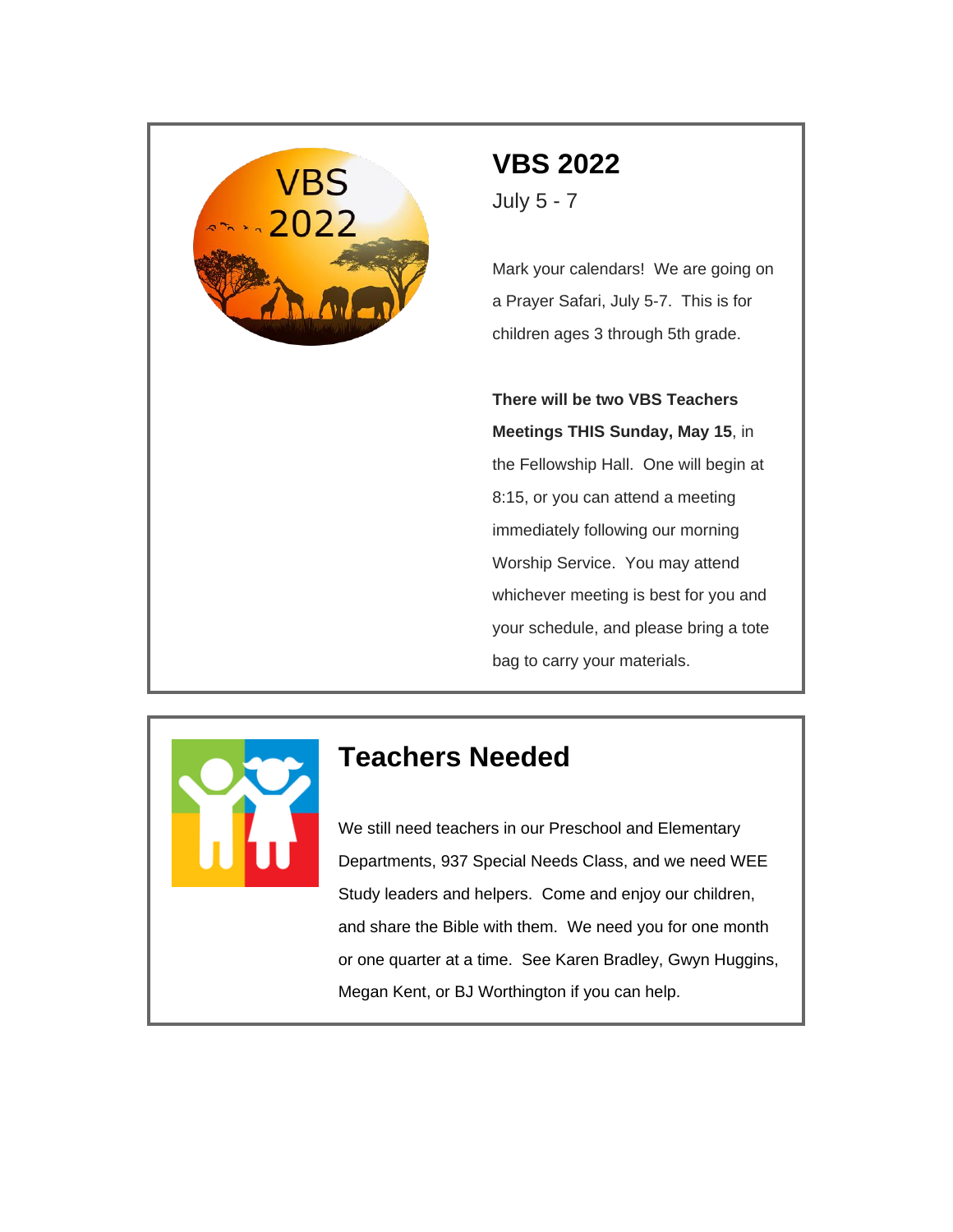

## **WORLD BIBLE SCHOOL REPORT**

**USA - April** 

| <b>Referrals</b>          | 40 |
|---------------------------|----|
| Lessons Graded            | 32 |
| Graduates                 | 4  |
| <b>New Students</b>       | 6  |
| <b>Bibles Requested</b>   | ŋ  |
| <b>Baptisms Requested</b> | በ  |
| <b>Baptisms Confirmed</b> |    |



thewell

# **UTCYG**

**Sunday Morning 9am** Middle School Class (6th-8th) High School Class (9th-12th)

**Wednesday Afternoon Fellowship and Mid-Week Bible Study 4:30-8pm** Middle School Class (6th-8th) High School Class (9th-12th)

## **News From The WELL**

**Items you can help replenish:**

**We do not need donations of plastic Walmart-type bags**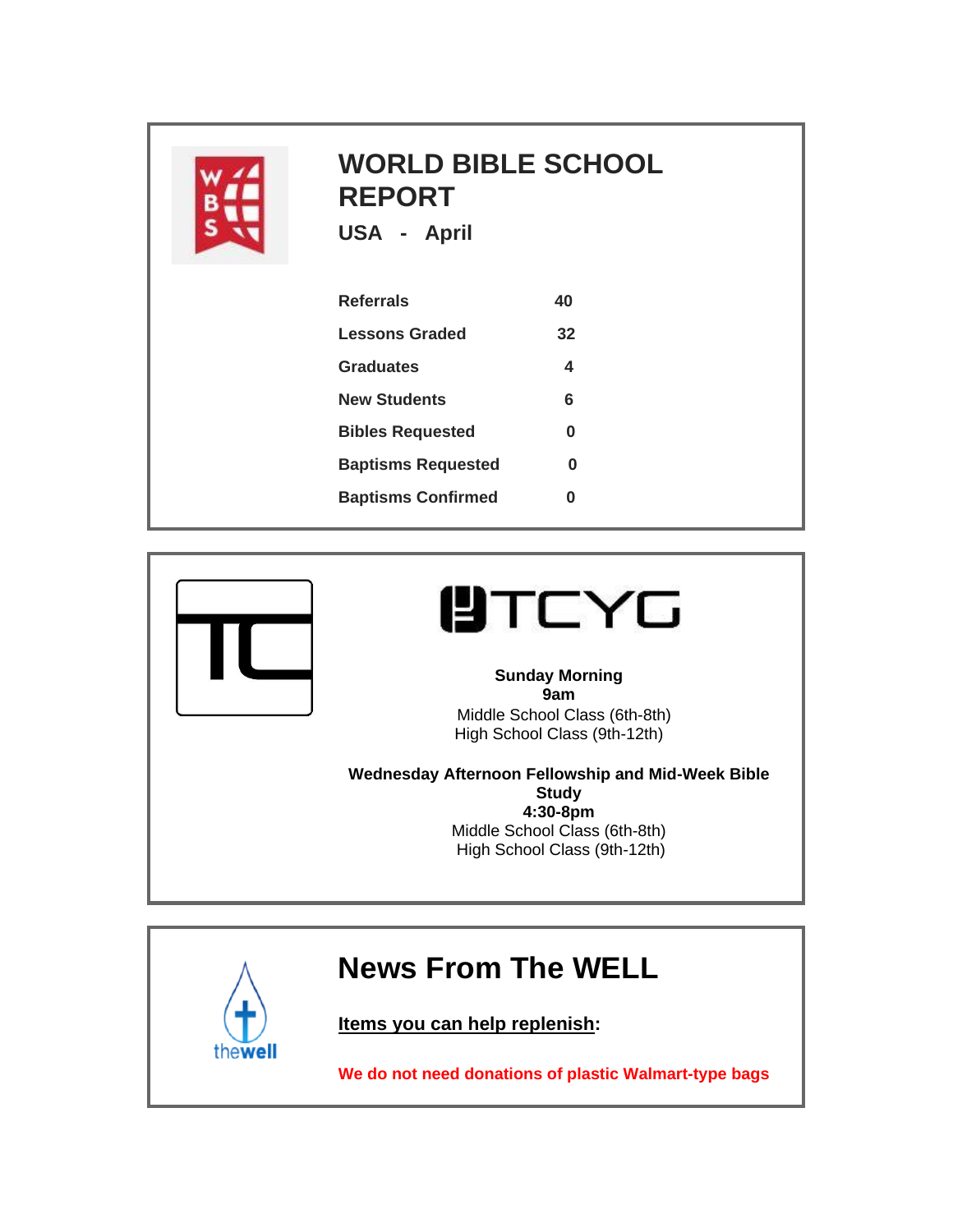#### **at this time.**

#### **What we are needing right now:**

- **Shorts and t-shirts for children, ladies, and men.**
- **We REALLY need children's clothes**
- Please make sure that your donated items are clean and in great shape. Drop-off times are Monday and Wednesday, 1-6pm. Come to the back of the building and ring the doorbell. Someone will come to the door and receive your donations.

#### **Clothing Guidelines:**

- Drop-off times are Monday and Wednesday, 1-6pm. Come to the back of the building and ring the doorbell. Someone will come to the door and receive your donations.
- We are ONLY accepting items that are in GREAT shape. Please send all other items to another ministry in town.
- The green bin behind our building is closed at this time. Please do not leave your donations outside! Any items left outside will be disposed of.

**Food Item:** We need cereal

**Well Contact Information:** 931-802-2889

TheWell@TrentonCrossingChurch.com



**If you or someone you know needs to be added to** 

**our TC Prayer List, please contact the church office.**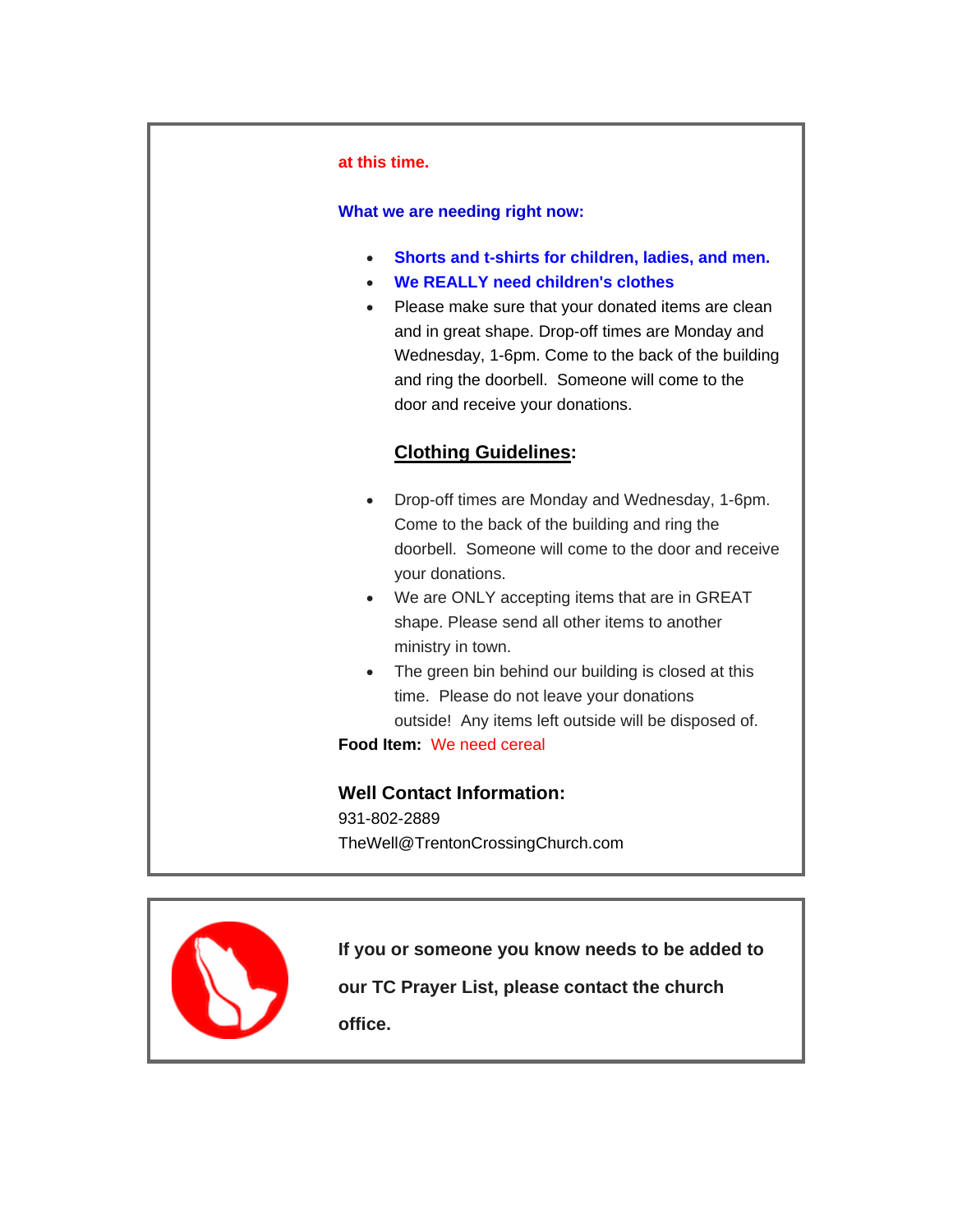- **Prayers:** Nancy Tue fell and broke her arm last week.
- **Moving:** Linda Allen is moving to Spring Hill and will be placing membership at the Spring Hill Church of Christ. She wants to thank everyone for their cards.
- **Moved:** Geneva Chester has moved to Morning Pointe of Brentwood. Her new address is: 1522 Wilson Pike, Apt. 222, Brentwood, TN 37027. Her new phone number is 615-972-8403.

Forest and Ann Suddeath have moved to Uffelman Estates, 215 Uffelman Dr. Room 208, Clarksville, 37043

- **Deployed:** Charlie Reed. His address until July is: Charles Reed, 5-73 CAV, 82nd3BCT, Unit #93822, APO, AE 09115
- **Continued Prayers:** Donna Allison, Geneva Chester, Glen & Marilyn Ezell, Lenetta Graves, Kara Alsup Harris, Nell Harris, Marlene Hawkins, Bob Lewis, Mary Linton, Shirley Marable, Ann Suddeath, Kase Summerhill, Greg Troupe, and Harold and Carolyn Vann.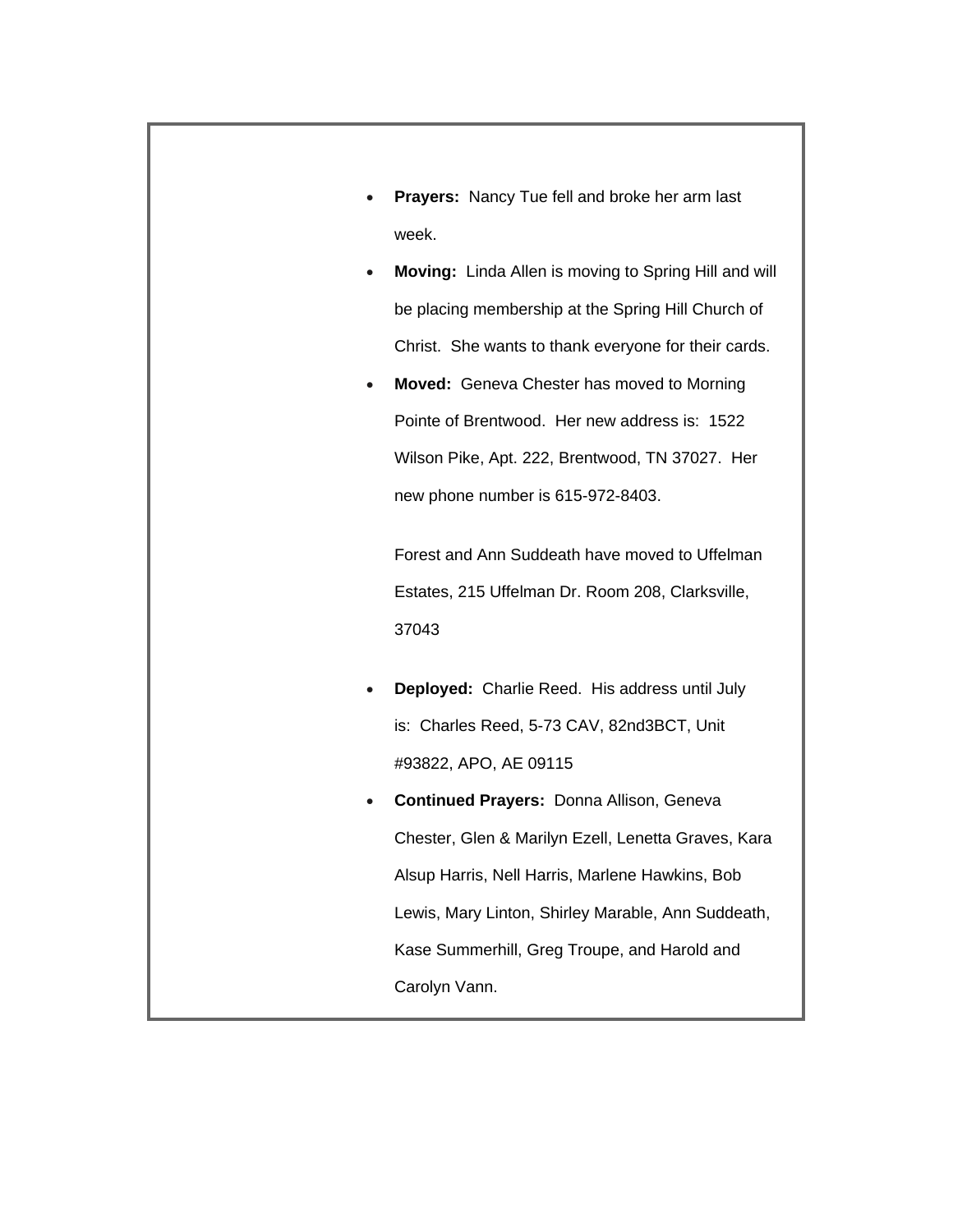- **Home-Centered:** Mary Ann Abner, Linda Allen, Loyce Clark, Jimmy & Betty Collier, Penny Darnell, Frances Johnson, and Virgie Mallory.
- **Family & Friends**: Michelle Adair (sister of Chris Brown) was diagnosed with breast cancer. She will have a double mastectomy on May 24; Gordon and Carolyn Brown (parents of Chris Brown). Carolyn has Alzheimer's; Tammy Bryant (daughter of Dottie Hall) is in Vanderbilt; Glen Chester (brother of Teresa Winn); Ansley Cumberland (daughter of Russell and Michelle Roberts) is going to Zambia for a 6 week internship/mission trip; Mya Everett (BeBee and Jody Townsend's granddaughter) is being treated for cancer; Ryder Gauthier (7-monthold enrolled at Hilldale Childcare Center) was diagnosed with stage 3 liver cancer; Junie Howard (granddaughter of Tom and Kim Norvell) had surgery to remove a brain tumor; Isabel Johnson (16-yearold daughter of Jenny Muiznieks' friend) is fighting Leukemia; and Tyler Roberts (Ken Roberts 12-yearold nephew) is receiving treatment at St. Jude.
- **Arcadia Senior Living:** Glen and Marilyn Ezell, Apt. 304 (175 Chesapeake Lane, 37040);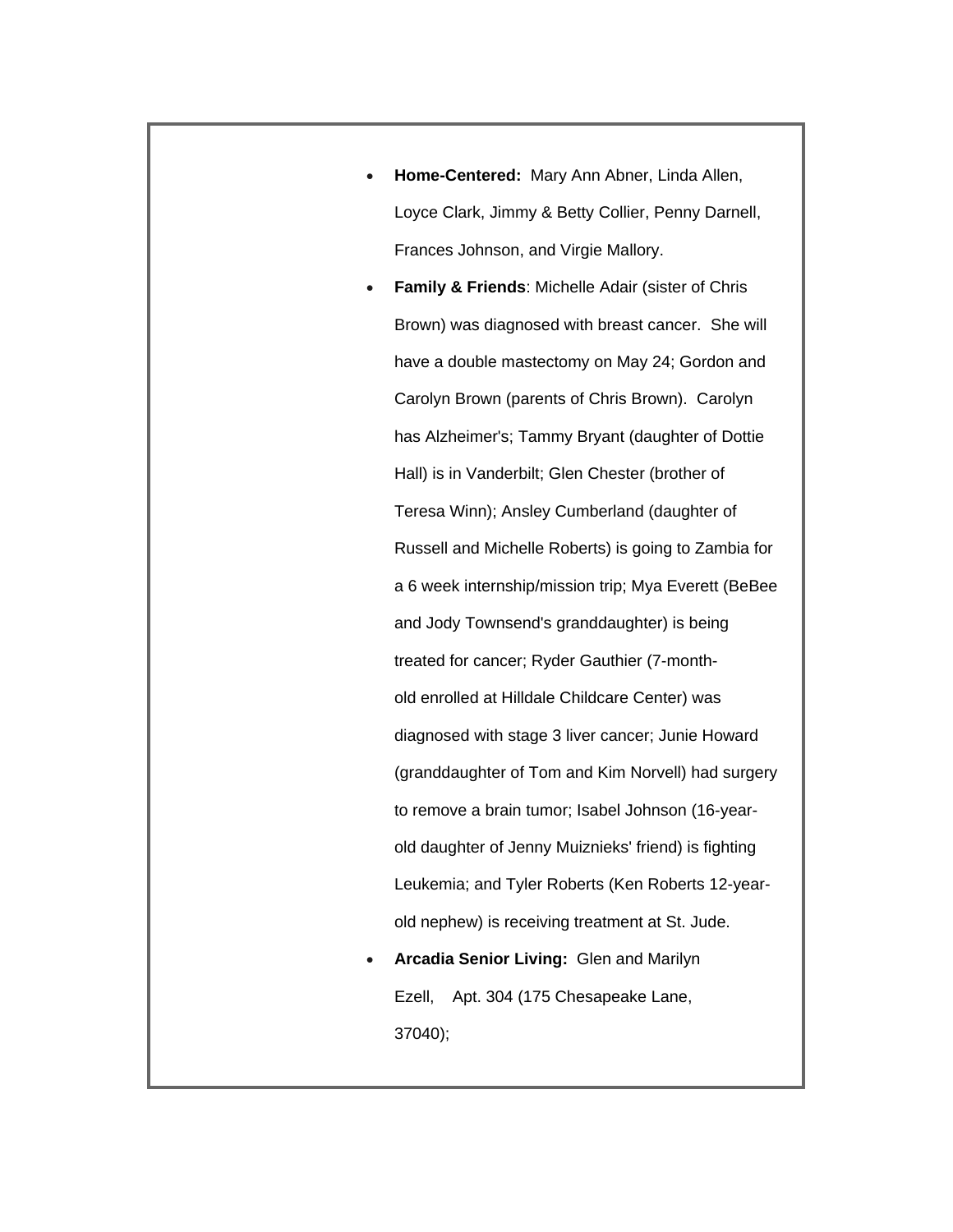|           | Harold and Carolyn Vann, Apt. 232                  |
|-----------|----------------------------------------------------|
| $\bullet$ | Fieldstone Place: Dottie Hall, Room 1009 (51 Patel |
|           | Way, 37043)                                        |
| $\bullet$ | Jubilee House: John Harrison, Room 114 (475        |
|           | Bellamy Lane, 37043);                              |
|           | Lindsey Skinner, Room 105                          |
| $\bullet$ | The Villages at the River Club: Pat Thompson,      |
|           | Apt. 308 (1176 Warfield Blvd.,                     |
|           | 37043);                                            |
|           | Betty Wood, Apt. 405                               |
| $\bullet$ | Uffelman: Elaine Fletcher, Apt. 327 (215 Uffelman  |
|           | Dr., 37043);                                       |
|           | Tammy Roe, Apt. 302                                |
|           | Walking Horse: Colleen Combs, Room 109 (207        |
|           | Uffelman Dr., 37043)                               |
|           | Anita Cooper, Room 132                             |